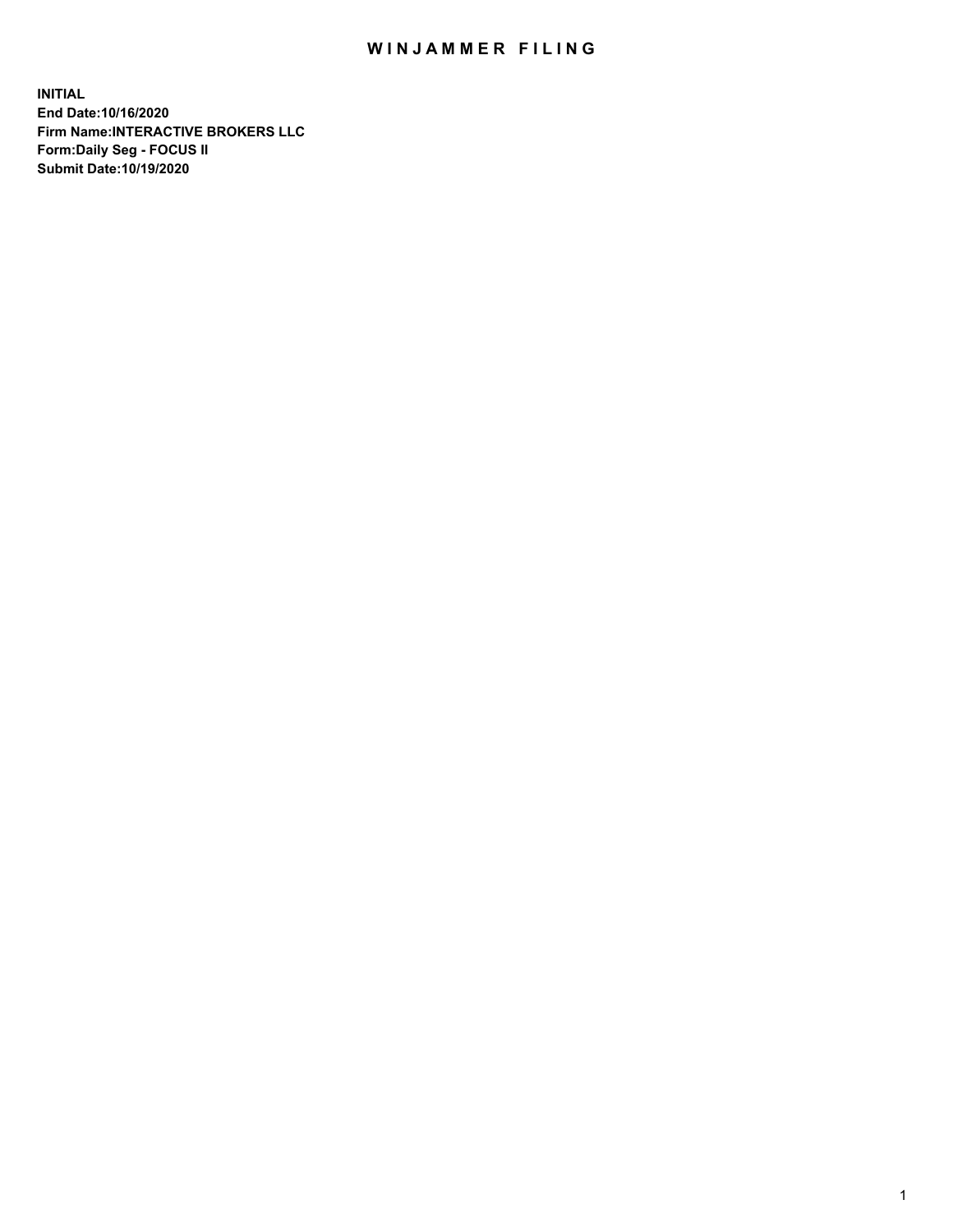**INITIAL End Date:10/16/2020 Firm Name:INTERACTIVE BROKERS LLC Form:Daily Seg - FOCUS II Submit Date:10/19/2020 Daily Segregation - Cover Page**

| Name of Company                                                                                                                                                                                                                                                                                                                | <b>INTERACTIVE BROKERS LLC</b>                                                  |  |
|--------------------------------------------------------------------------------------------------------------------------------------------------------------------------------------------------------------------------------------------------------------------------------------------------------------------------------|---------------------------------------------------------------------------------|--|
| <b>Contact Name</b>                                                                                                                                                                                                                                                                                                            | James Menicucci                                                                 |  |
| <b>Contact Phone Number</b>                                                                                                                                                                                                                                                                                                    | 203-618-8085                                                                    |  |
| <b>Contact Email Address</b>                                                                                                                                                                                                                                                                                                   | jmenicucci@interactivebrokers.c<br>om                                           |  |
| FCM's Customer Segregated Funds Residual Interest Target (choose one):<br>a. Minimum dollar amount: ; or<br>b. Minimum percentage of customer segregated funds required:%; or<br>c. Dollar amount range between: and; or<br>d. Percentage range of customer segregated funds required between:% and%.                          | <u>0</u><br>$\overline{\mathbf{0}}$<br>155,000,000 245,000,000<br><u>00</u>     |  |
| FCM's Customer Secured Amount Funds Residual Interest Target (choose one):<br>a. Minimum dollar amount: ; or<br>b. Minimum percentage of customer secured funds required:% ; or<br>c. Dollar amount range between: and; or<br>d. Percentage range of customer secured funds required between:% and%.                           | <u>0</u><br>$\overline{\mathbf{0}}$<br>80,000,000 120,000,000<br>0 <sub>0</sub> |  |
| FCM's Cleared Swaps Customer Collateral Residual Interest Target (choose one):<br>a. Minimum dollar amount: ; or<br>b. Minimum percentage of cleared swaps customer collateral required:% ; or<br>c. Dollar amount range between: and; or<br>d. Percentage range of cleared swaps customer collateral required between:% and%. | <u>0</u><br>$\underline{\mathbf{0}}$<br>0 <sub>0</sub><br>0 <sub>0</sub>        |  |

Attach supporting documents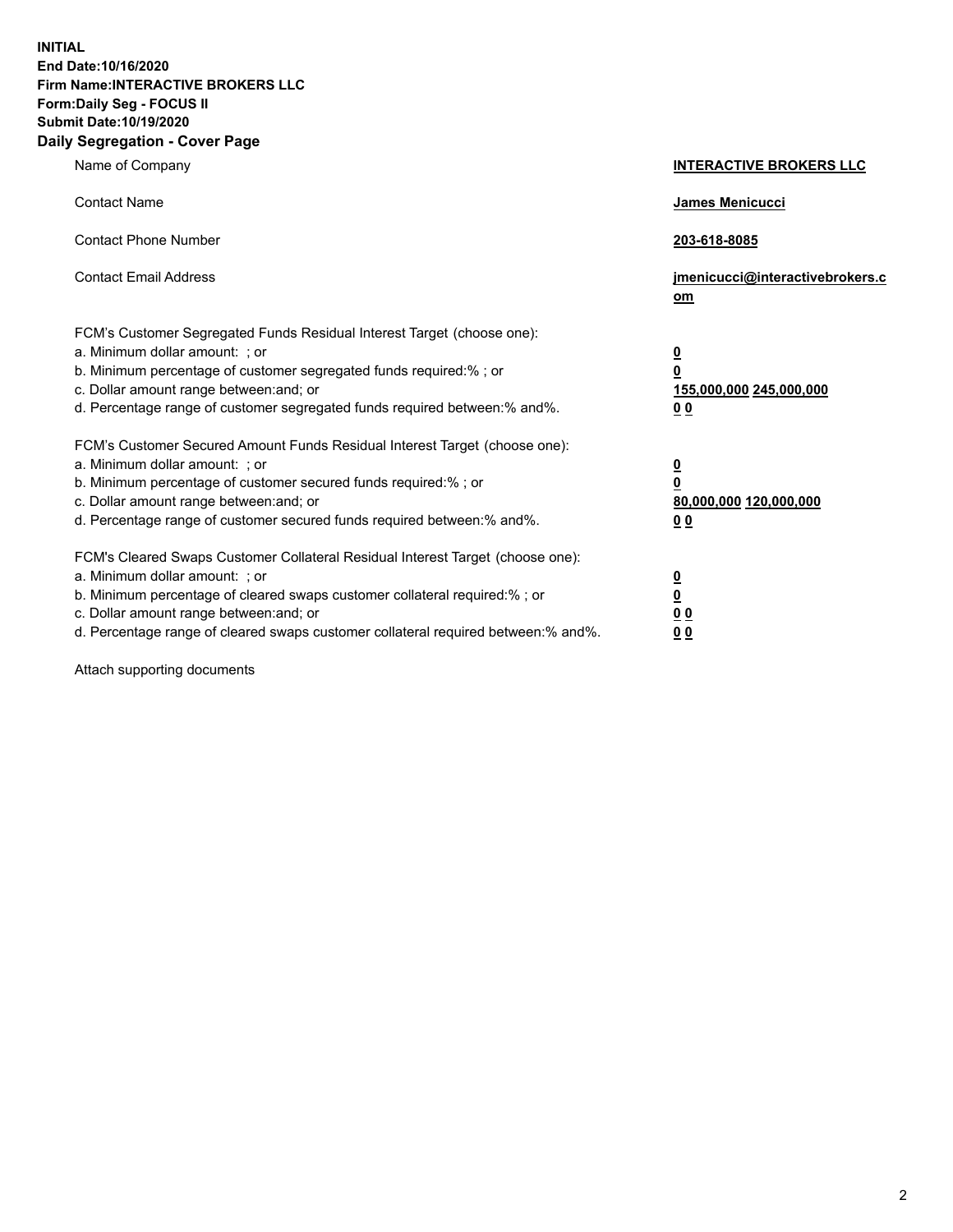**INITIAL End Date:10/16/2020 Firm Name:INTERACTIVE BROKERS LLC Form:Daily Seg - FOCUS II Submit Date:10/19/2020 Daily Segregation - Secured Amounts**

## Foreign Futures and Foreign Options Secured Amounts Amount required to be set aside pursuant to law, rule or regulation of a foreign government or a rule of a self-regulatory organization authorized thereunder **0** [7305] 1. Net ledger balance - Foreign Futures and Foreign Option Trading - All Customers A. Cash **576,049,613** [7315] B. Securities (at market) **0** [7317] 2. Net unrealized profit (loss) in open futures contracts traded on a foreign board of trade **11,599,748** [7325] 3. Exchange traded options a. Market value of open option contracts purchased on a foreign board of trade **2,804,781** [7335] b. Market value of open contracts granted (sold) on a foreign board of trade **-1,361,921** [7337] 4. Net equity (deficit) (add lines 1. 2. and 3.) **589,092,221** [7345] 5. Account liquidating to a deficit and account with a debit balances - gross amount **8,094** [7351] Less: amount offset by customer owned securities **0** [7352] **8,094** [7354] 6. Amount required to be set aside as the secured amount - Net Liquidating Equity Method (add lines 4 and 5) **589,100,315** [7355] 7. Greater of amount required to be set aside pursuant to foreign jurisdiction (above) or line 6. **589,100,315** [7360] FUNDS DEPOSITED IN SEPARATE REGULATION 30.7 ACCOUNTS 1. Cash in banks A. Banks located in the United States **62,556,989** [7500] B. Other banks qualified under Regulation 30.7 **0** [7520] **62,556,989** [7530] 2. Securities A. In safekeeping with banks located in the United States **499,926,000** [7540] B. In safekeeping with other banks qualified under Regulation 30.7 **0** [7560] **499,926,000** [7570] 3. Equities with registered futures commission merchants A. Cash **0** [7580] B. Securities **0** [7590] C. Unrealized gain (loss) on open futures contracts **0** [7600] D. Value of long option contracts **0** [7610] E. Value of short option contracts **0** [7615] **0** [7620] 4. Amounts held by clearing organizations of foreign boards of trade A. Cash **0** [7640] B. Securities **0** [7650] C. Amount due to (from) clearing organization - daily variation **0** [7660] D. Value of long option contracts **0** [7670] E. Value of short option contracts **0** [7675] **0** [7680] 5. Amounts held by members of foreign boards of trade A. Cash **130,026,830** [7700] B. Securities **0** [7710] C. Unrealized gain (loss) on open futures contracts **21,275,274** [7720] D. Value of long option contracts **2,804,781** [7730] E. Value of short option contracts **-1,361,921** [7735] **152,744,964** [7740] 6. Amounts with other depositories designated by a foreign board of trade **0** [7760] 7. Segregated funds on hand **0** [7765] 8. Total funds in separate section 30.7 accounts **715,227,953** [7770] 9. Excess (deficiency) Set Aside for Secured Amount (subtract line 7 Secured Statement Page 1 from Line 8) **126,127,638** [7380] 10. Management Target Amount for Excess funds in separate section 30.7 accounts **80,000,000** [7780] 11. Excess (deficiency) funds in separate 30.7 accounts over (under) Management Target **46,127,638** [7785]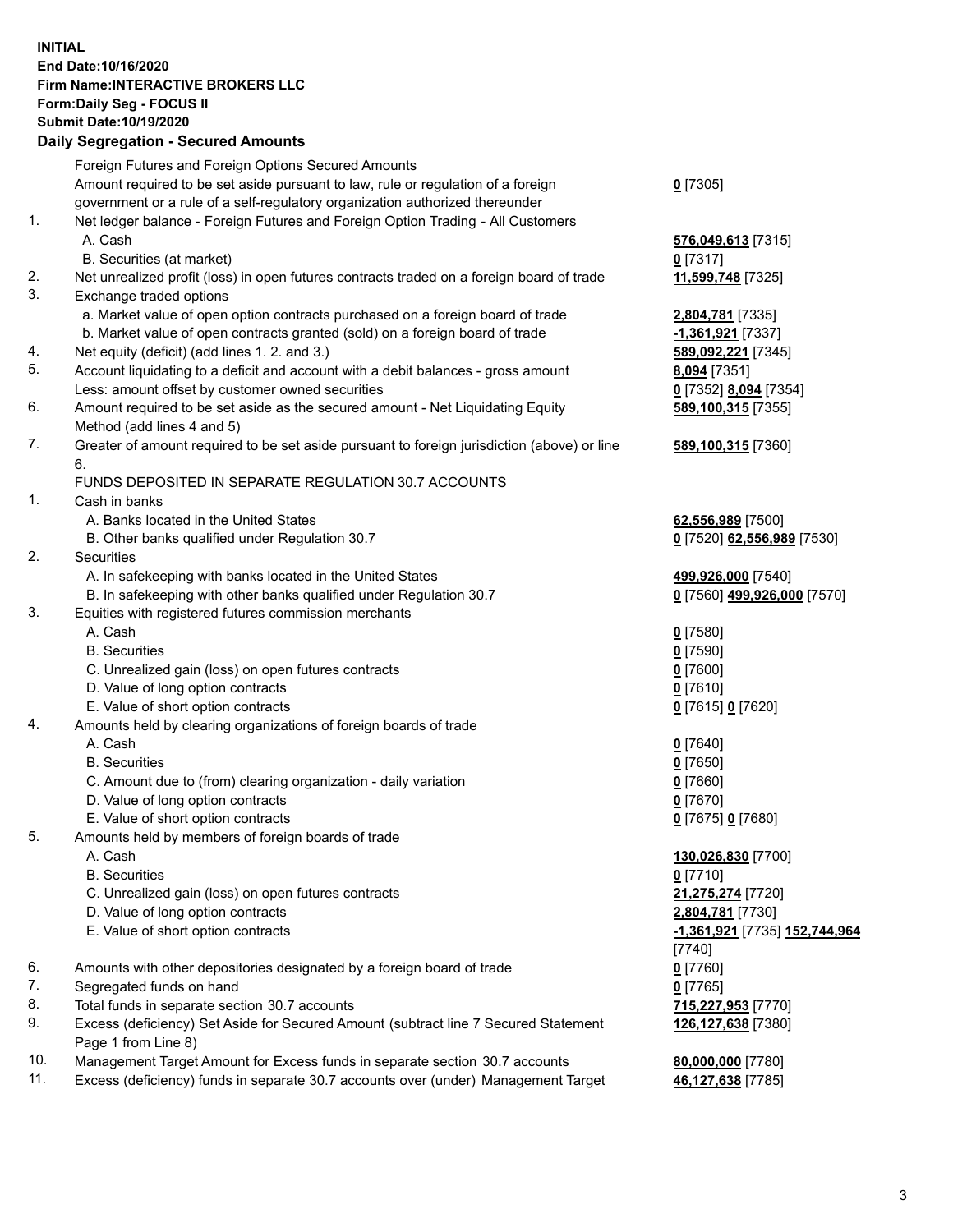**INITIAL End Date:10/16/2020 Firm Name:INTERACTIVE BROKERS LLC Form:Daily Seg - FOCUS II Submit Date:10/19/2020 Daily Segregation - Segregation Statement** SEGREGATION REQUIREMENTS(Section 4d(2) of the CEAct) 1. Net ledger balance A. Cash **5,373,017,564** [7010] B. Securities (at market) **0** [7020] 2. Net unrealized profit (loss) in open futures contracts traded on a contract market **-13,695,526** [7030] 3. Exchange traded options A. Add market value of open option contracts purchased on a contract market **291,416,428** [7032] B. Deduct market value of open option contracts granted (sold) on a contract market **-263,393,454** [7033] 4. Net equity (deficit) (add lines 1, 2 and 3) **5,387,345,012** [7040] 5. Accounts liquidating to a deficit and accounts with debit balances - gross amount **6,125,943** [7045] Less: amount offset by customer securities **0** [7047] **6,125,943** [7050] 6. Amount required to be segregated (add lines 4 and 5) **5,393,470,955** [7060] FUNDS IN SEGREGATED ACCOUNTS 7. Deposited in segregated funds bank accounts A. Cash **1,090,476,381** [7070] B. Securities representing investments of customers' funds (at market) **2,506,167,190** [7080] C. Securities held for particular customers or option customers in lieu of cash (at market) **0** [7090] 8. Margins on deposit with derivatives clearing organizations of contract markets A. Cash **6,660,147** [7100] B. Securities representing investments of customers' funds (at market) **1,965,131,493** [7110] C. Securities held for particular customers or option customers in lieu of cash (at market) **0** [7120] 9. Net settlement from (to) derivatives clearing organizations of contract markets **13,242,821** [7130] 10. Exchange traded options A. Value of open long option contracts **291,258,367** [7132] B. Value of open short option contracts **-263,356,620** [7133] 11. Net equities with other FCMs A. Net liquidating equity **0** [7140] B. Securities representing investments of customers' funds (at market) **0** [7160] C. Securities held for particular customers or option customers in lieu of cash (at market) **0** [7170] 12. Segregated funds on hand **0** [7150] 13. Total amount in segregation (add lines 7 through 12) **5,609,579,779** [7180] 14. Excess (deficiency) funds in segregation (subtract line 6 from line 13) **216,108,824** [7190] 15. Management Target Amount for Excess funds in segregation **155,000,000** [7194] 16. Excess (deficiency) funds in segregation over (under) Management Target Amount **61,108,824** [7198]

Excess